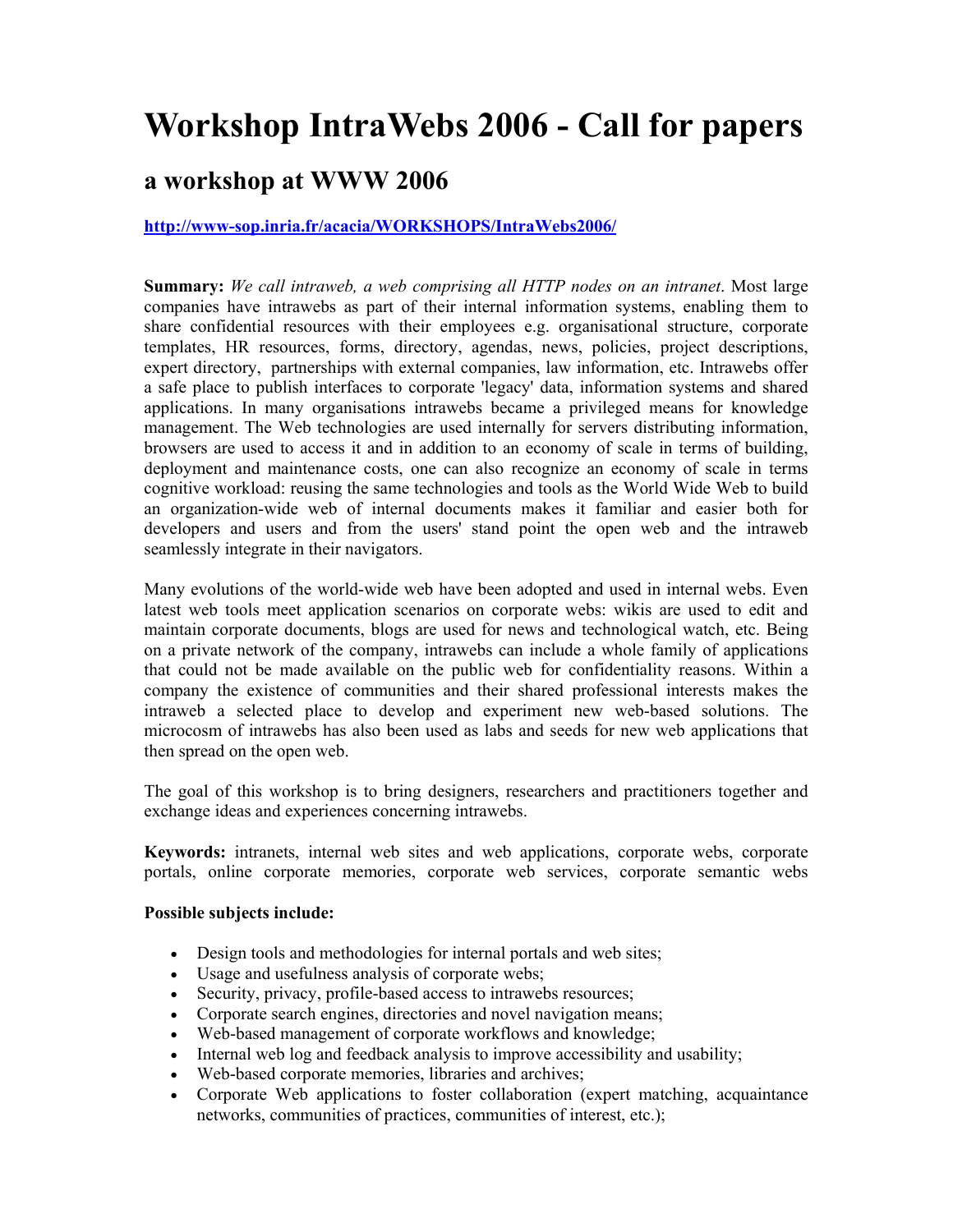- Web-based enterprise application integration;
- Corporate wikis, corporate blogs, corporate web services, corporate semantic webs, etc.;
- Connection of internal webs and external web.

# **Motivations and objectives:**

Historically there has always been a synergy between world-wide web evolutions and intrawebs experiments. Many evolutions of the world-wide web have been adopted and used in internal webs and, vice-versa, many local initiatives on intrawebs turned out to be seeds of new web applications. Nowadays corporate webs are a de facto central piece of corporate information systems. However many options exist (architectures, technologies, policies, etc.) and we should foster the exchange of experiences.

This workshops aims at providing a survey of the current trends on intrawebs, foster exchanges of returns on experience, discuss options available when building intrawebs, evaluation criteria and priorities (open vs. secure, content and indexing, etc.). Ideally, it would be the meeting point of a community of practice.

This workshop is open: any person interested should have the opportunity to participate. We will rely on reviews by peers chosen from an international program committee; we intend to get three reviews per paper.

# **Submission:**

Submissions should be sent to mailto:intrawebs2006@sophia.inria.fr Submission should follow the format of the WWW06 conference. Submitted papers may be up to 10 pages including all figures, tables, and references.

## **Dates:**

- Submissions deadline: 10 January 2006
- Acceptance notifications: 1 February 2006
- Workshop: May 22 (Mon) or May 23 (Tue), 2006 at WWW 2006, all workshop presenters must register for the conference before the early registration deadline.

# **Steering committee:**

Fabien Gandon and Rose Dieng-Kuntz INRIA Acacia Research Team 2004 route des Lucioles, BP 93 06902 Sophia-Antipolis Cedex FRANCE

## **Programme committee:**

- Jean-Paul Barthès (Technological University of Compiègne)
- Richard Benjamins (iSoco)